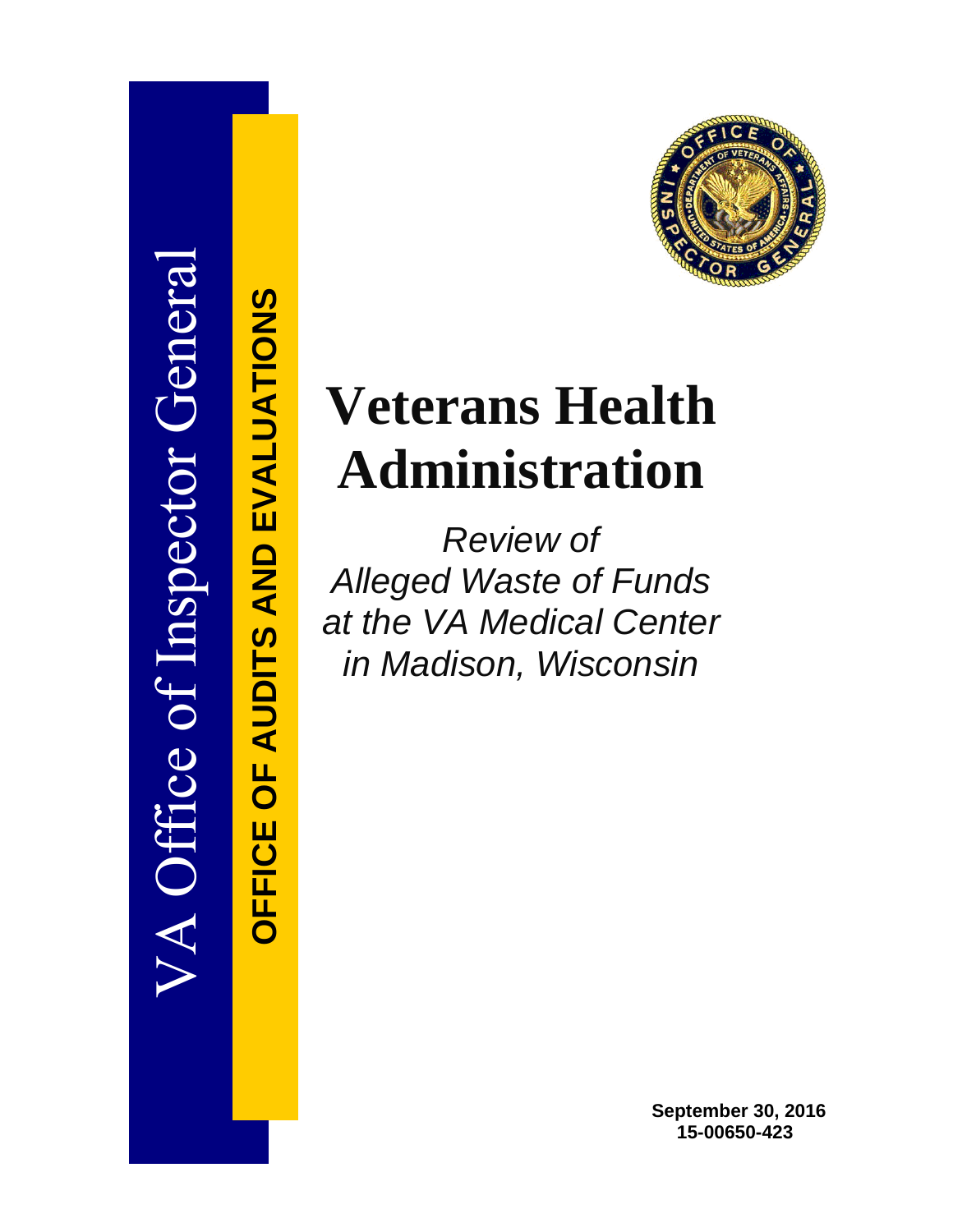# **ACRONYMS**

| <b>OR</b>   | <b>Operating Room</b>                 |
|-------------|---------------------------------------|
| <b>OIG</b>  | Office of Inspector General           |
| VA.         | Department of Veterans Affairs        |
| <b>VAMC</b> | <b>VA Medical Center</b>              |
| <b>VHA</b>  | <b>Veterans Health Administration</b> |
| <b>VISN</b> | Veterans Integrated Service Network   |

**To report suspected wrongdoing in VA programs and operations, contact the VA OIG Hotline:**

**Web Site: [www.va.gov/oig/hotline](http://www.va.gov/oig/hotline)**

**Email: [vaoighotline@va.gov](mailto:vaoighotline@va.gov)**

**Telephone: 1-800-488-8244**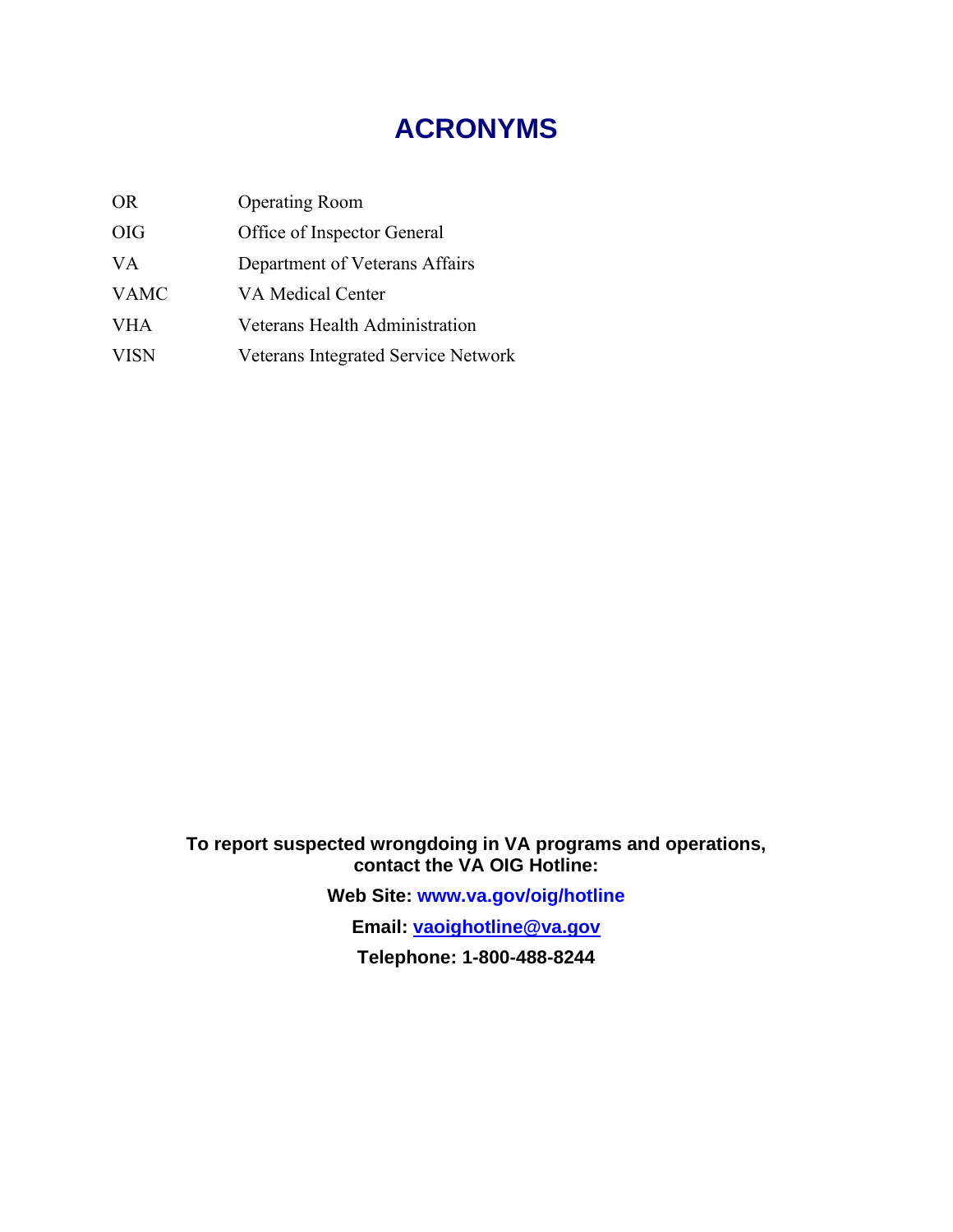

# **Highlights: Review of Alleged Waste of Funds at the VA Medical Center in Madison, WI**

# **Why We Did This Review**

The Office of Inspector General received an allegation regarding the potential waste of funds at the Madison VA Medical Center (VAMC), located in Madison, WI. The complainant alleged that the facility had purchased a laser lead extractor in 2012 for about \$1 million and never used it. The complainant also alleged that the facility spent approximately \$125,000 on a robot to distribute supplies that could not operate autonomously within the hospital and installed a patient lift for about \$2,500, despite staff stating that they did not need it and would not use it.

## **What We Found**

We substantiated the allegation that the Cardiology department did not use the laser lead extractor. We found that the facility did not purchase but leased this device at a cost of about \$100,000. Even though the laser lead extractor had been on hand for nearly two and a half years, the Cardiology department was unable to use it because of operating room space utilization and staffing issues. Instead, the Cardiology department sent veterans to non-VA facilities to have the procedures performed. We determined that the VAMC officials involved in the decision to lease the device did not ensure the lease of the laser lead extractor was the most cost-effective approach for extracting pacemaker and defibrillator leads.

We found that the facility purchased two robots for nearly \$313,000. We substantiated the allegation that the VAMC could not use the robots effectively because, when planning the acquisition, the logistics department did not consider whether the robots could operate

effectively within the facility. As a result, the two robots have not been used in about 2 years. We concluded that the VAMC could have better used the roughly \$410,000 it spent to lease the laser lead extractor and purchase the robots.

We did not substantiate the allegation regarding the patient lift. The facility installed the lift in response to an encounter with a double amputee bariatric patient and a Safe Patient Handling Program guidance. We found that the lift provides a benefit to employees and ensures the safety of patients when they need to be moved.

# **What We Recommended**

We recommended the Veterans Integrated Service Network (VISN) 12 Acting Director ensure Madison VAMC management complies with facility policy requiring sufficient justification supporting equipment acquisition requests. We also recommended the VISN 12 Acting Director conduct an analysis to ensure VISN facilities are effectively utilizing any laser lead extractors.

# **Agency Comments**

The VISN 12 Acting Director concurred with our recommendations and provided plans for corrective action. We will monitor planned actions and follow up on their implementation.

Rorry M. Runkingsa

LARRY M. REINKEMEYER Assistant Inspector General for Audits and Evaluations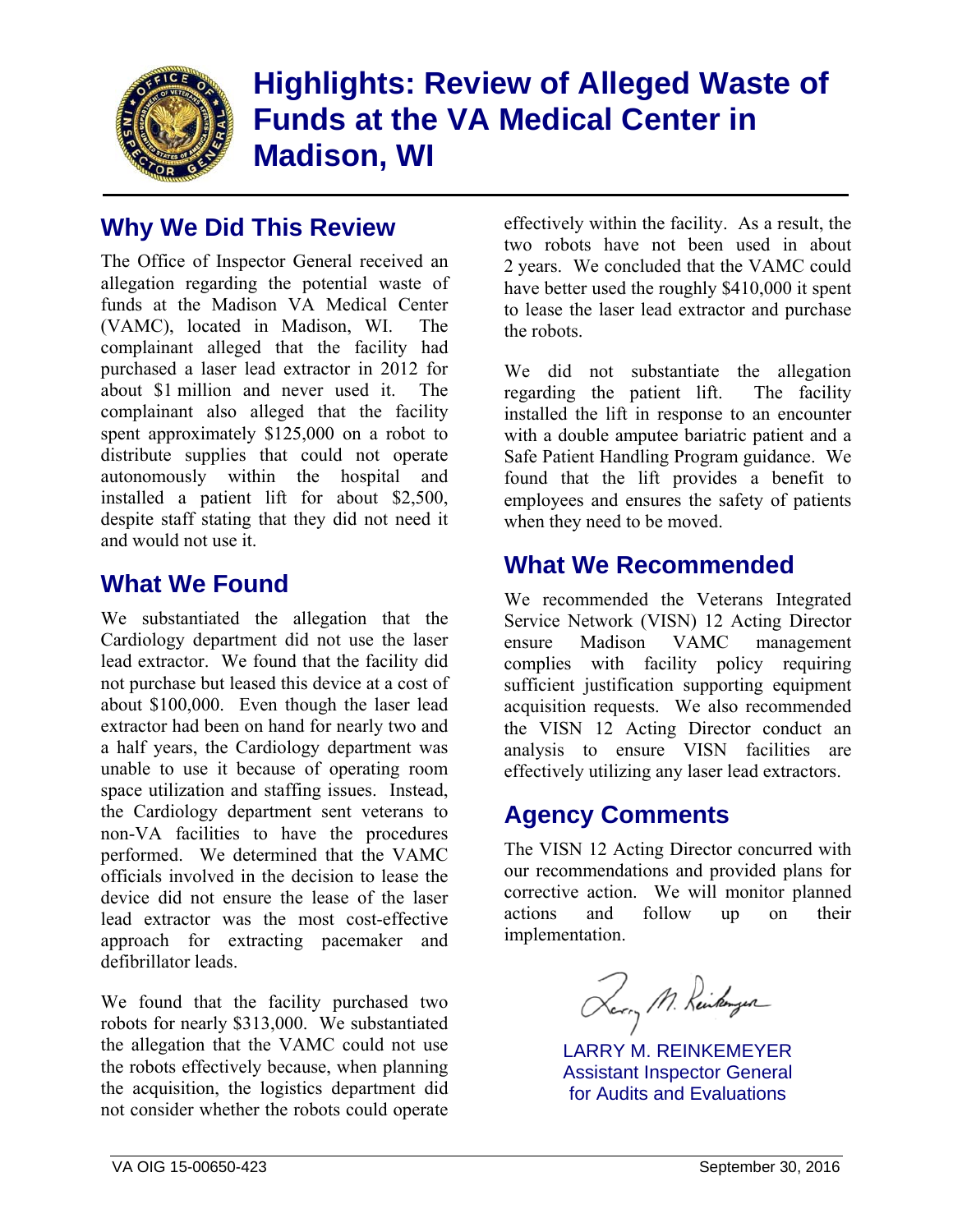# **TABLE OF CONTENTS**

| Finding 1  | The Madison VA Medical Center Acquired a Laser Lead Extractor    |  |
|------------|------------------------------------------------------------------|--|
|            |                                                                  |  |
| Finding 2  | The Madison VA Medical Center Purchased Robots That Could        |  |
| Finding 3  | The Madison VA Medical Center Purchased and Installed a Lift     |  |
| Appendix A |                                                                  |  |
| Appendix B | Potential Monetary Benefits in Accordance With Inspector General |  |
| Appendix C |                                                                  |  |
| Appendix D |                                                                  |  |
| Appendix E |                                                                  |  |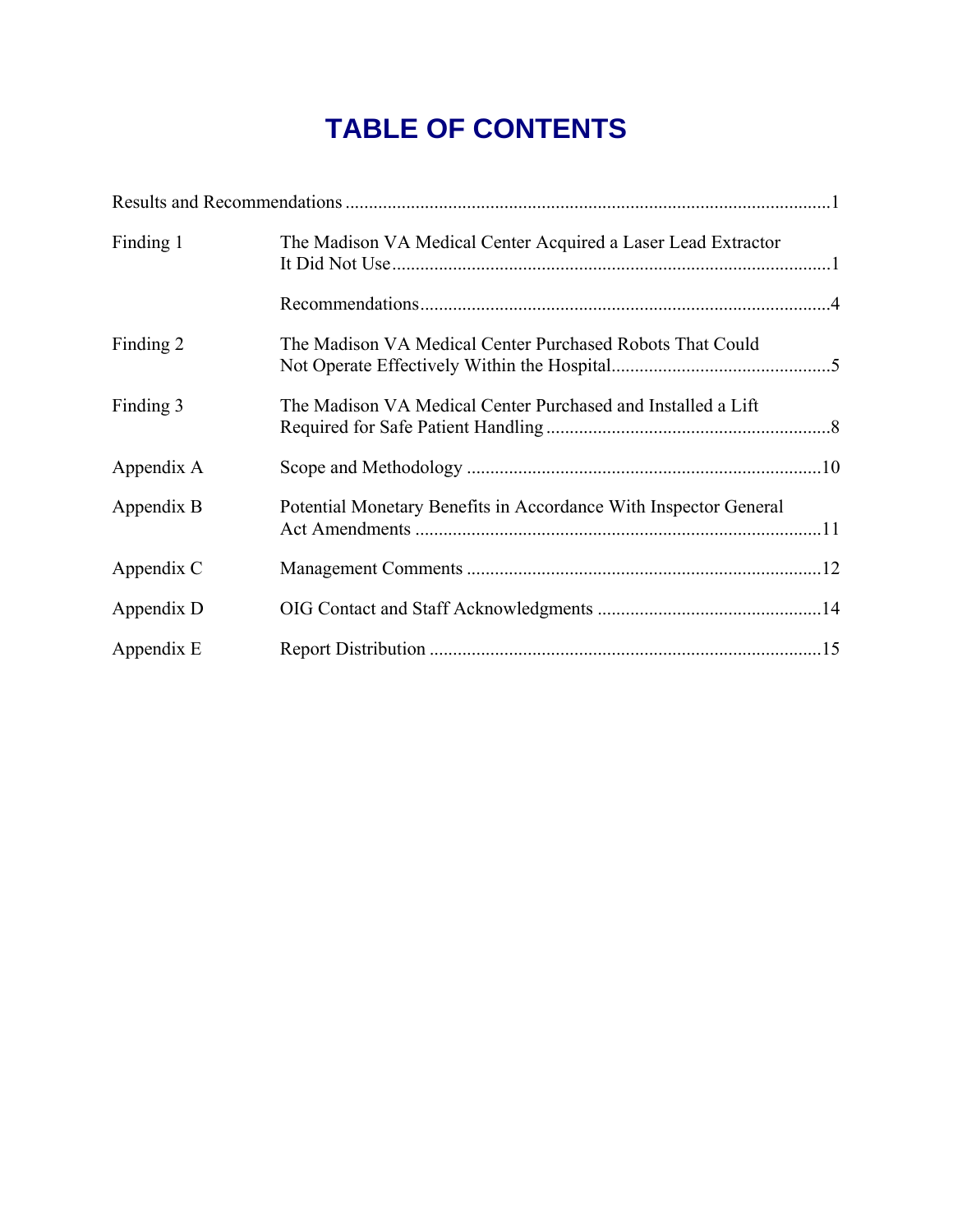# **RESULTS AND RECOMMENDATIONS**

#### <span id="page-4-0"></span>**Finding 1 The Madison VA Medical Center Acquired a Laser Lead Extractor It Did Not Use**

- *Allegation*  In February 2015, the Office of Inspector General (OIG) received an allegation that the Cardiology department at the William S. Middleton Memorial Veterans Hospital (Madison VAMC), located in Madison, WI, purchased a laser lead extractor in 2012 for about \$1 million to remove old pacemaker and defibrillator leads from patients' hearts. The complainant alleged that the Cardiology department never used the laser lead extractor.
- *Leased Laser Lead Extractor Not Used*  We substantiated the allegation that the Cardiology department did not use the laser lead extractor. While the complainant alleged that the Cardiology department purchased the device for about \$1 million, we found instead that the facility had leased the device for nearly \$100,000 from December 2012 through June 2015. The facility acquired the laser lead extractor in December 2012 after the Food and Drug Administration issued two recall notices related to faulty pacemaker and defibrillator leads. The Cardiology department planned to extract the faulty leads in-house rather than sending veterans to non-VA hospitals. The device was on hand until June 2015, at which time Madison VAMC officials canceled the lease. Despite having the laser lead extractor available for nearly two and a half years, the Cardiology department was unable to use the device due to operating room (OR) space utilization and staffing issues; instead, veterans were sent to non-VA hospitals—at VA expense—to have the procedures performed.

of the laser lead extractor was a cost-effective decision for the facility. Madison VAMC officials, including the chief of staff, the chief of Cardiology, and other employees involved in the process of obtaining the laser lead extractor were unable to provide documentation to show the lease When determining the need for this equipment, the chief of Cardiology did not ensure the facility had the capacity to perform the lead extraction procedures. The decision to lease the laser lead extractor resulted in the facility spending nearly \$100,000 on a laser lead extractor that was not used.

*Inadequate*  In December 2011, the Madison VAMC Director issued Hospital Memorandum No. 001-11-06. The memo states that service chiefs are responsible for identifying and analyzing the equipment needs of their service. The analysis should be consistent with the strategic goals and objectives of the hospital, and reflect the most cost-effective approach to meeting those goals. The memo also states that justification to support a purchase should include a cost-benefit analysis. However, the chief of staff, the chief of Cardiology, and other employees involved in the process of obtaining the laser lead extractor were unable to provide any detailed

*Acquisition Documentation*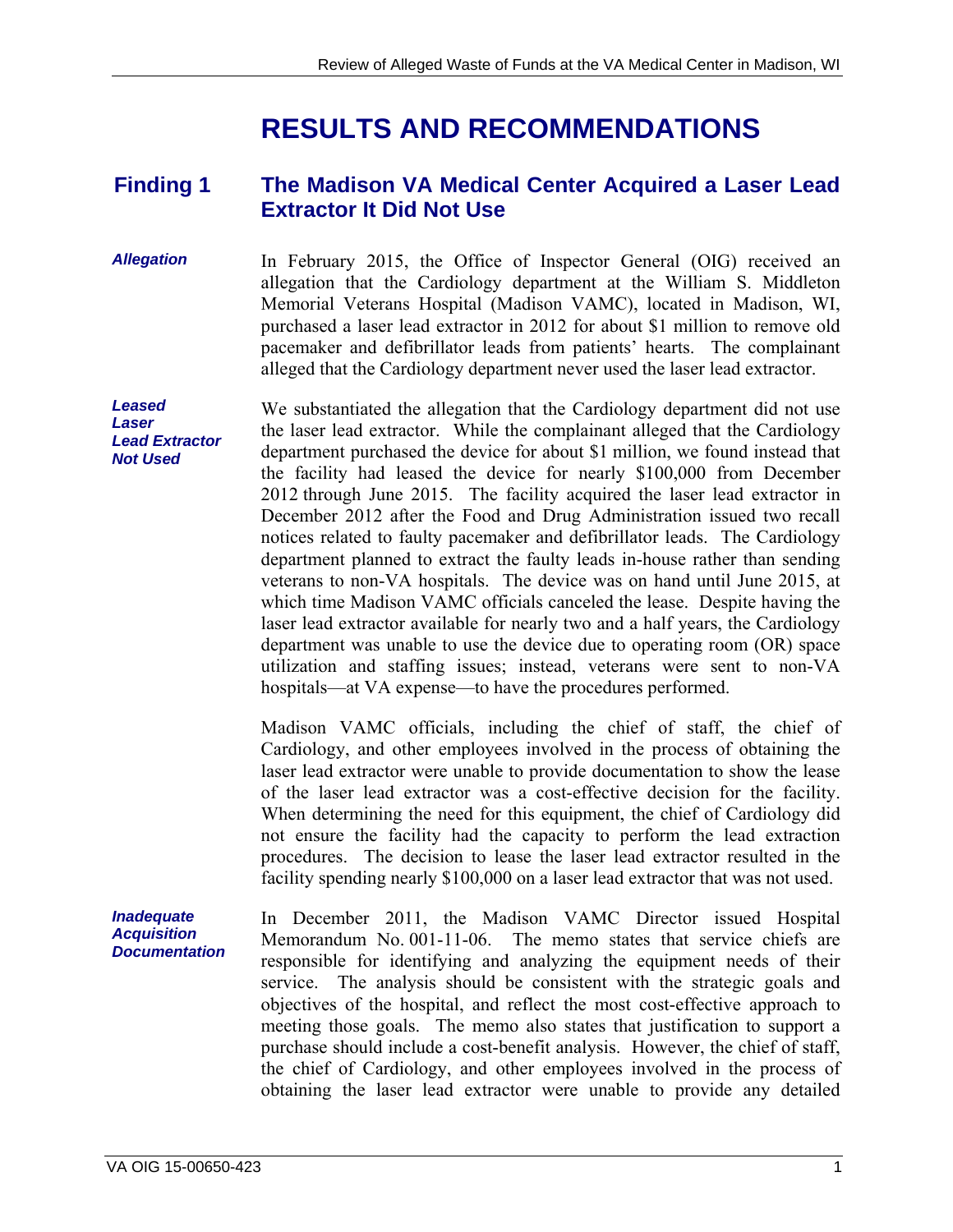documentation, such as a cost-benefit analysis showing that this lease was the most cost-effective approach for performing the lead extraction procedures.

We also found that the documentation used to support the continued lease of the laser lead extractor was inaccurate. For example, the facility contract coordinator gave us a market research document prepared by the nurse manager of Cardiology in December 2013, which stated that the device was in use and meeting their needs—despite the fact that the facility had never used it. We found that, subsequent to the preparation of this document, the VAMC had issued a contract effective May 1, 2014 to continue leasing the laser.

Because no documentation was prepared by the Cardiology department to justify the necessity for the laser lead extractor, we interviewed the chief of staff and the chief of Cardiology; we also reviewed contract documents to determine the rationale supporting the need for the device. We found that the facility acquired the laser lead extractor to address two Food and Drug Administration recall notices related to faulty pacemaker and defibrillator leads. These notices identified two types of leads that may require removal. When the notices were issued, the facility identified 39 veterans who had 1 of the 2 identified types of leads. By acquiring the equipment, the facility planned to perform the procedure in-house rather than send veterans to non-VA hospitals to have the procedure performed.<sup>1</sup>

*Madison VAMC Could Not Perform the Procedure*  The decision to lease the laser lead extractor was dependent on the Madison VAMC having the capacity to perform the lead extraction procedures in-house. The chief of Cardiology reported that the performance of the extraction procedure, while using the laser lead extractor, required the use of a hybrid OR. A hybrid OR is a specialized OR where staff can address any emergencies or complications that develop during a procedure without having to transfer the patient to another room, thus reducing the risk involved in transferring patients. At the time of the lease, the VAMC was undergoing renovations to relocate and expand the number of facility ORs. This construction included adding a hybrid OR, which did not open until September 2013, 9 months after the Madison VAMC leased the laser. Even after the opening of the hybrid OR, and despite having the laser lead extractor on hand for nearly two and a half years, the Cardiology department was still unable to perform the procedure in-house. According to the chief of staff and the chief of Cardiology, the Cardiology department could not perform the procedure because of OR space utilization and staffing issues.

 $\overline{a}$ 

 who had one of the identified types of leads and, when necessary, sent veterans to non-VA <sup>1</sup> According to Madison VAMC officials, the Cardiology department monitored all veterans hospitals to have the laser lead extraction procedure performed.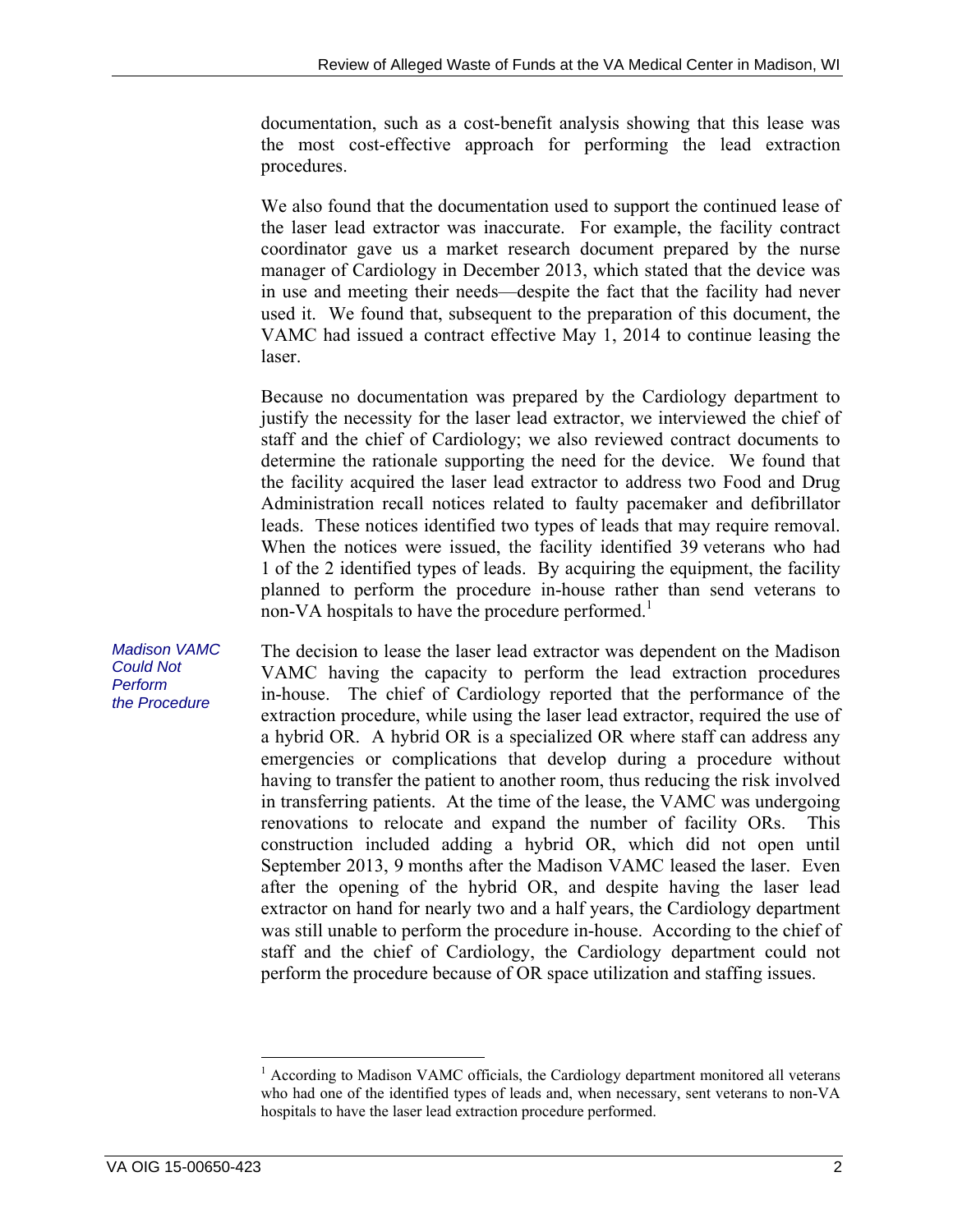We were unable to determine if Cardiology department officials were aware of the OR space and staffing issues at the time the facility entered into the lease. We found no evidence showing that Cardiology department officials performed an assessment to ensure that the facility had the capacity to perform the procedure before leasing the equipment. Had Cardiology department officials performed an assessment of the facility's current and anticipated future OR workload, it is likely they would have identified the effect the lead extraction procedures would have on staff and space. This, in turn, would have allowed officials to determine whether performing the procedures was feasible and, at the very least, delayed the decision to lease the equipment until adequate OR space and staff became available.

The laser lead extractor in Madison was one of three laser lead extractors in Veterans Integrated Service Network (VISN) 12. The Clement J. Zablocki VAMC, located in Milwaukee, WI, acquired the device in 2005, while the Edward Hines, Jr., VAMC, located in Chicago, IL, acquired a laser lead extractor at the same time as the Madison VAMC. Given that the recall notice affected a limited number of veterans and the OR space and staffing issues, Cardiology department officials could have considered the feasibility that another VA facility could perform some of the extraction procedures, rather than lease their own laser. For example, the Milwaukee facility is about 78 miles from the Madison facility. However, we did not find any indication that this was considered.

*Inadequate*  We determined that facility officials did not adequately ensure the lease of the laser lead extractor was the most cost-effective approach for addressing the need to remove faulty pacemaker and defibrillator leads from patients' hearts. The use of sufficient and accurate information is essential when making a determination of whether the expenditure of funds on any item is cost-effective. Failure to provide sufficient and accurate information puts the facility at risk of expending funds on equipment that may not represent the most cost-effective approach to meeting facility needs. Because Cardiology department officials did not ensure the lease was cost-effective, the facility spent nearly \$100,000 on a device it did not use.

*Conclusion*  We substantiated the allegation that the Cardiology department never used the laser lead extractor. Facility leadership needs to take action to strengthen its controls over the acquisition of equipment and ensure all acquisition requests include sufficient and accurate documentation to support the need to acquire the equipment. If facility leadership does not take action to strengthen its controls, the facility is at continued risk of expending funds on equipment that provides little to no benefit.

*Additional Laser Lead Extractors Within the VISN* 

*Acquisition Planning*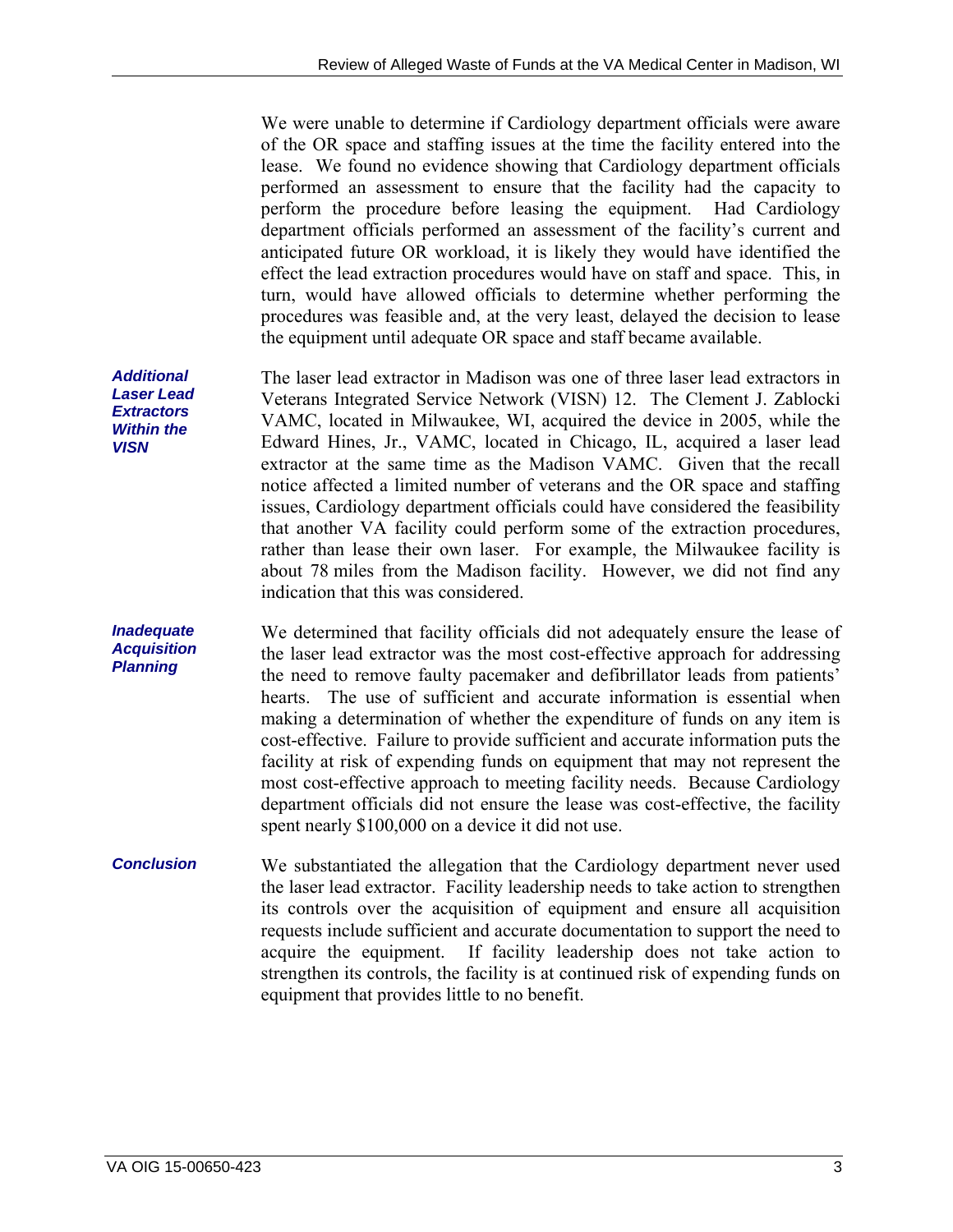### <span id="page-7-0"></span>**Recommendations**

- 1. We recommended the Veterans Integrated Service Network 12 Acting Director ensure management at the William S. Middleton Veterans Hospital complies with the facility policy requiring all equipment requests contain sufficient and accurate information to justify the acquisition request.
- 2. We recommended the Veterans Integrated Service Network 12 Acting Director ensure all laser lead extractors within the Veterans Integrated Service Network are being utilized to the extent possible.

*Management Comments and OIG Response*  The VISN 12 Acting Director concurred with our recommendations and provided plans for corrective action. We consider the planned actions to be acceptable. We will monitor implementation of planned actions and will close the two recommendations when we receive sufficient evidence demonstrating progress in addressing the issues identified. Appendix C provides the full text of the VISN Acting Director's comments.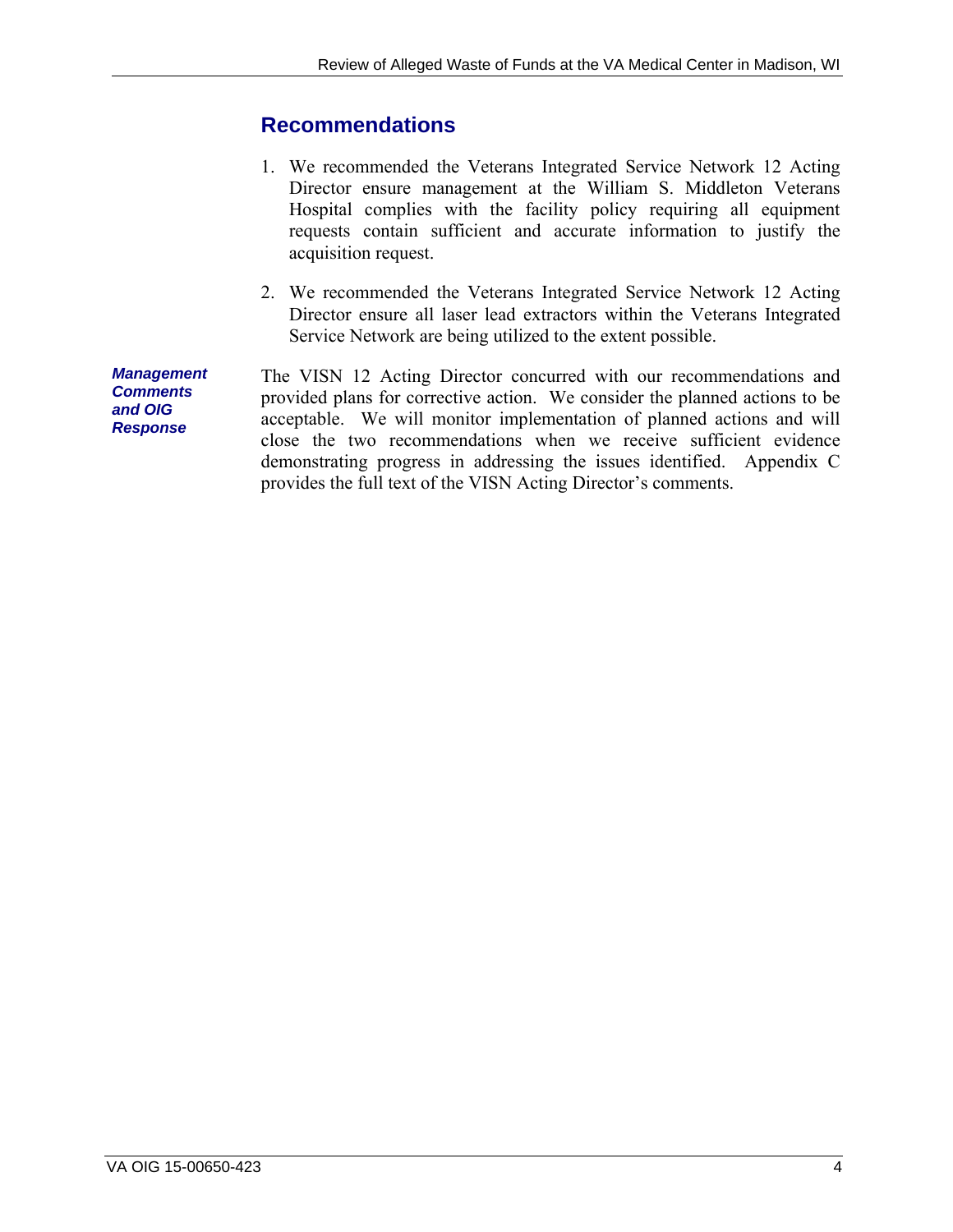#### <span id="page-8-0"></span>**Finding 2 The Madison VA Medical Center Purchased Robots That Could Not Operate Effectively Within the Hospital**

In February 2015, the OIG received an allegation that the distribution department at the Madison VAMC spent about  $$125,000$  on a robot<sup>2</sup> to distribute supplies to various departments throughout the VAMC. The complainant alleged that the robot could not operate autonomously and required an employee to follow it around because it would become stuck in doorways and block passages.

We substantiated the allegation that the robot could not operate effectively at the VAMC. While the complainant alleged that the facility purchased one robot for about \$125,000, we found that the facility had purchased two robots for a total cost of about \$313,000. The facility acquired the robots in September 2012 to assist with the distribution of supplies throughout the facility. The use of these robots would give employees who normally distributed supplies the ability to focus on other priorities. Facility officials reported that the robots initially worked at the facility. However, problems began once the hallways included staff and patient traffic. For example, at the time of our site visit, the chief of logistics said that the robots would get stuck next to each other in the hallways and, in doing so, would block staff and patients from passing by. In an effort to mitigate the problems encountered with the robots, the facility employed different tactics to better utilize the robots. For example, the logistics department sent employees out with the robots and tried to use them at times when hallway traffic was minimal. Despite these efforts, the chief of logistics, at the time of our site visit, said that he determined their use was not effective and took them out of service in July 2014.

We found that the facility transferred the robots to the Clement J. Zablocki VAMC, located in Milwaukee, WI, in May 2015. Despite receiving the robots, the Clement J. Zablocki VAMC did not place them in service. Instead, the Clement J. Zablocki VAMC transferred them to the Edward Hines, Jr., VAMC, located in Chicago, IL, in October 2015. We discovered that the Edward Hines, Jr. VAMC excessed the robots in March 2016 and placed them up for auction. The facility sold the robots to the winning bidder−the manufacturer of the robots−in May 2016 for \$1,937.

We found that when planning for the acquisition of the robots, the logistics department did not adequately plan for their use. Madison VAMC officials could not provide documentation showing that the logistics department had performed an assessment of whether the robots could operate effectively within the facility before they acquired them. Because of inadequate

*Purchased Robots Could Not Operate Effectively at the VAMC* 

*Inadequate Acquisition Planning* 

 $\overline{a}$ 

 2 feet wide and 4 feet tall and can haul up to 500 pounds of supplies.  $2^2$  The robot consists of two parts, the tug and a cart. When combined, these parts are about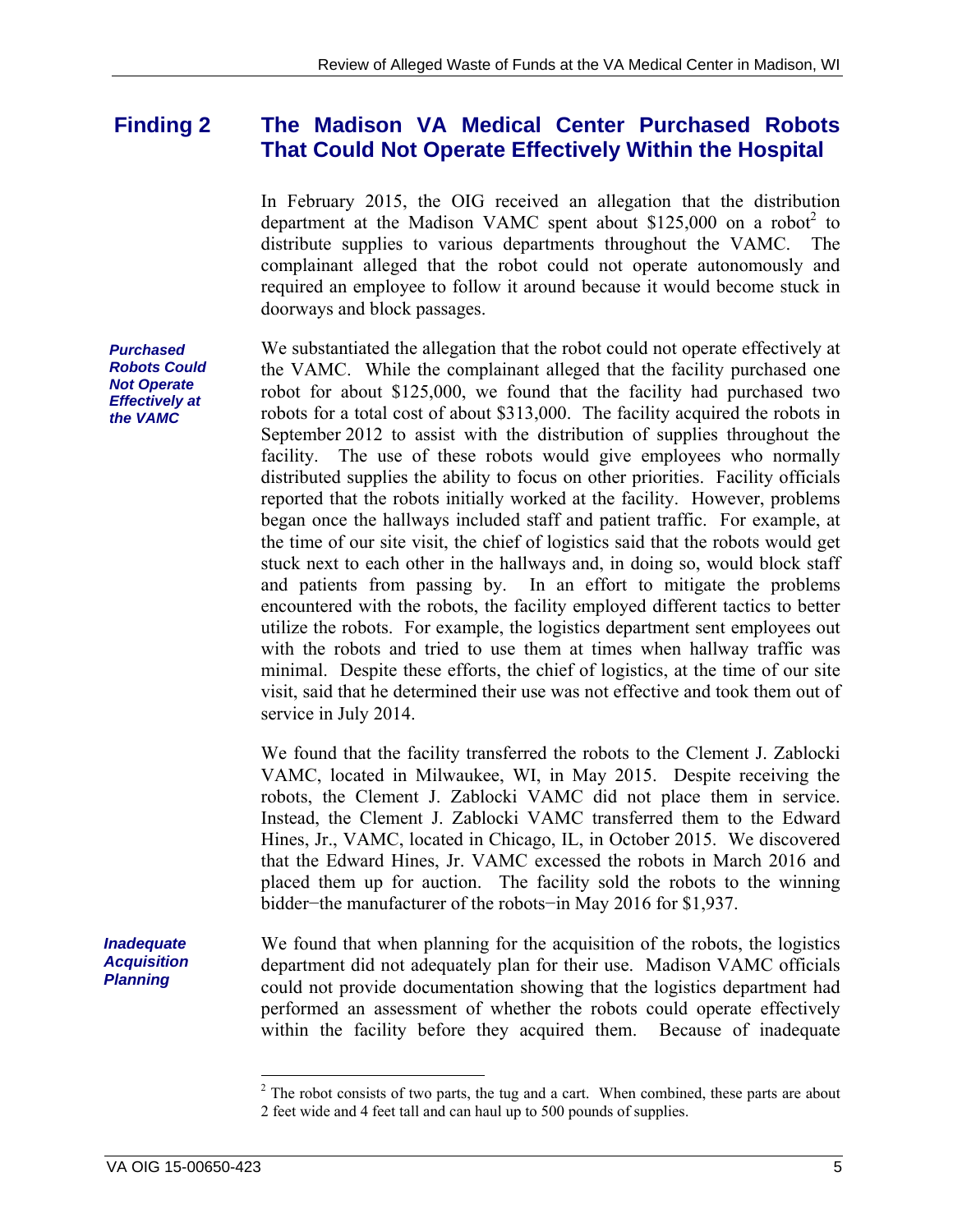acquisition planning, we determined that the facility spent about \$313,000 on two robots that could not operate effectively within the facility.

Federal Acquisition Regulation Part 7 requires agencies to perform acquisition planning. To assist in the planning of an acquisition, the facility implemented Hospital Memo No. 001-11-06, which states each acquisition request should contain sufficient justification and information to support the purchase. Because we found no documentation to support the acquisition of the two robots, we determined the logistics department did not adequately plan for the acquisition of the two robots.

We reviewed documents related to the acquisition of the robots and found nothing to indicate the logistics department considered whether the robots could operate effectively within the facility. Federal Acquisition Regulation Part 7 requires agencies to take into consideration any known capability or performance constraints that could affect the acquisition. Hospital Memo No. 001-11-06 suggests an assessment of the impact on patient care and other facility missions be included to support the purchase. Given that the robots were new to the facility, logistics officials should have performed an assessment to determine if the robots could operate as intended within the Madison VAMC.

The robots are programmed to avoid obstacles by adjusting their route when they detect an object up to 18 inches away. If the robots are unable to adjust their route, they will stop until the object is cleared. In light of this information, along with the design and layout of the facility (e.g., hallway widths, hallway foot traffic, and lack of a dedicated freight elevator), it would have been critical to assess whether the robots could operate within the facility. While the acquisition plan for the purchase of the robots stated that the robots worked at another facility within the VISN, this did not relieve the chief of logistics, at the time of purchase, of his responsibility to assess the feasibility of the robots' ability to operate effectively within his/her facility. Absent sufficient and reliable information, we found that this individual did not perform an adequate assessment of the robots' ability to operate within the design and layout of the Madison VAMC.

We determined that the chief of logistics at the time of purchase did not adequately plan for the use of the robots. The submission of sufficient and reliable information is essential when making a determination of whether the expenditure of funds on any item is in the best interest of the facility. Failure to provide sufficient and reliable information puts the facility at risk of expending funds on equipment that provides little to no benefit. Because of inadequate planning, the facility spent about \$313,000 on two robots that could not operate effectively within the facility. Despite efforts made by the facility to transfer the robots to another facility, the robots were unused for approximately 2 years, and were auctioned off in May 2016 for \$1,937.

*Lack of Assessment To Determine Operational Effectiveness* 

*Failure To Adequately Plan for Acquisition*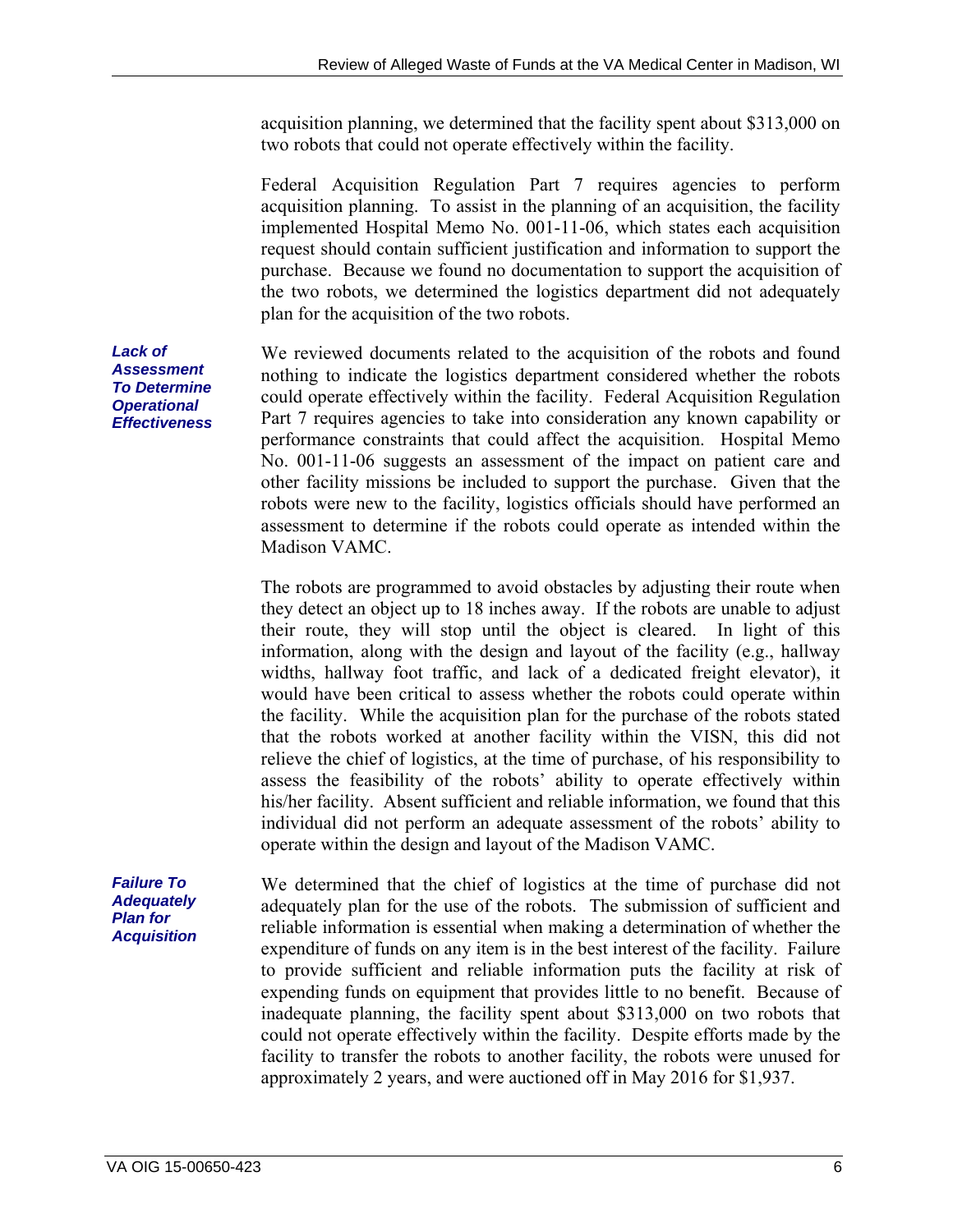*Conclusion*  We substantiated the allegation that the robots could not effectively operate within the Madison VAMC. Facility leadership needs to take action to strengthen its controls over the acquisition of equipment to ensure all acquisition requests include sufficient and reliable documentation to support the acquisition of the equipment. If facility leadership does not strengthen its controls, the facility is at continued risk of expending funds on equipment that provides little to no benefit.

> Recommendation 1 of this report addresses the acquisition planning deficiencies identified and related to the purchase of the robots.

*Management Comments and OIG Response*  The VISN 12 Acting Director responded the physical structure of the Madison VA Hospital did not prohibit the appropriate use of the robots, as stated in the report. However, during our site visit the Acting Director of the VAMC, the Chief of Logistics, and the Chief of Engineering all made statements to the effect that the physical structure of the facility did have an impact on the use of the robots. As a result, we reported the robots could not be utilized effectively within the facility. This was evidenced by the fact that the facility took the robots out of service after making a significant investment in purchasing them. Our focus in reporting on the purchase of the robots was the facility's lack of planning for this acquisition and not whether the physical structure of the facility prohibited the robots use. We could find no evidence that facility personnel conducted an assessment of whether the robots could operate effectively within the facility before they acquired them.

> The VISN 12 Acting Director concurred with the recommendation and provided acceptable plans for corrective action. We will monitor implementation of planned actions and will close the recommendation when we receive sufficient evidence demonstrating progress in addressing the issues identified. Appendix C provides the full text of the VISN Acting Director's comments.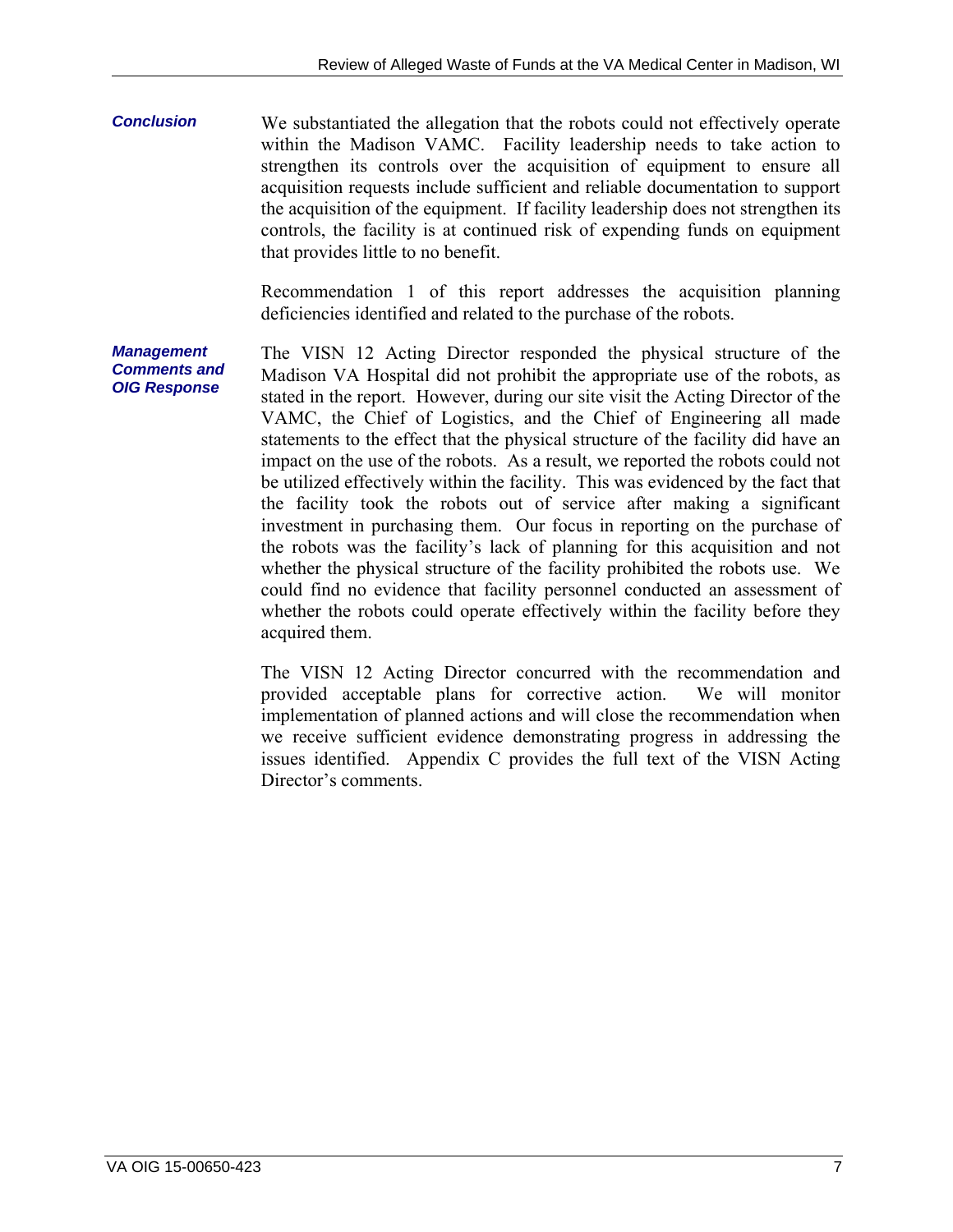#### <span id="page-11-0"></span>**Finding 3 The Madison VA Medical Center Purchased and Installed a Lift Required for Safe Patient Handling**

In February 2015, the OIG received an allegation that the Madison VAMC purchased and installed a patient lift in a Cardiac Echocardiogram room at a cost of about \$2,500. The complainant alleged that the Madison VAMC purchased and installed the patient lift despite echo cardiographers stating they did not need and would not use the equipment.

*Patient Lifts Installed and In Use*  We did not substantiate the allegation. While we confirmed the installation of a ceiling lift in Cardiac Echocardiogram Room 3, we did not consider it a waste of funds. We found that the Safe Patient Handling department had the ceiling lift installed in response to an incident with a patient, in addition to safe patient handling guidance received from the Veterans Health Administration<sup>3</sup> (VHA) and the facility.<sup>4</sup> The lift is for the benefit of not only the employees, but also ensures the safety of patients when there is a need to move a patient. Based on this finding, we do not question the \$5,693 spent to acquire and install the ceiling lift in Cardiac Echocardiogram Room 3.

of a ceiling lift after an encounter with a bariatric double amputee patient. *Safe Patient Handling Is Priority for VHA*  We found that the Safe Patient coordinator had recommended the installation The Safe Patient coordinator reported that staff needed to move a patient, but the portable lift in place at the time was not capable of moving the patient safely. He said that while the staff were able to move the patient, he had recommended the installation of the ceiling lift, as this is the easiest and safest way to move patients.

> In 2010, VHA issued a directive that provided policy for the implementation of a Safe Patient Handling program within facilities and background information as to why this type of program was necessary and cost beneficial. The directive also suggested that ceiling lifts, like the patient lift installed in the Cardiac Echocardiogram room, were more effective in patient handling and safer for the patient and caregiver than portable devices. In 2012, the facility issued a memo requiring the use of mechanical lift equipment and other patient-handling aids to the furthest extent possible for the lifting, transporting, transferring, and repositioning of patients, with the only exception being a recognized emergency.

> During our site visit in September 2015, an echo cardiographer told us that the Echo staff had received training on how to use the lift and could use it if needed. In March 2016, Echo staff confirmed that they had recently used the

 $\overline{a}$ 

<sup>&</sup>lt;sup>3</sup> VHA Directive 2010-032, *Safe Patient Handling Program and Facility Design*<br><sup>4</sup> Hespital Mamorandum No. 0015, 12.05, *Safe Patient Handling Poliny and E* 

Hospital Memorandum No. 001S-12-05, *Safe Patient Handling Policy and Patient Care Ergonomics*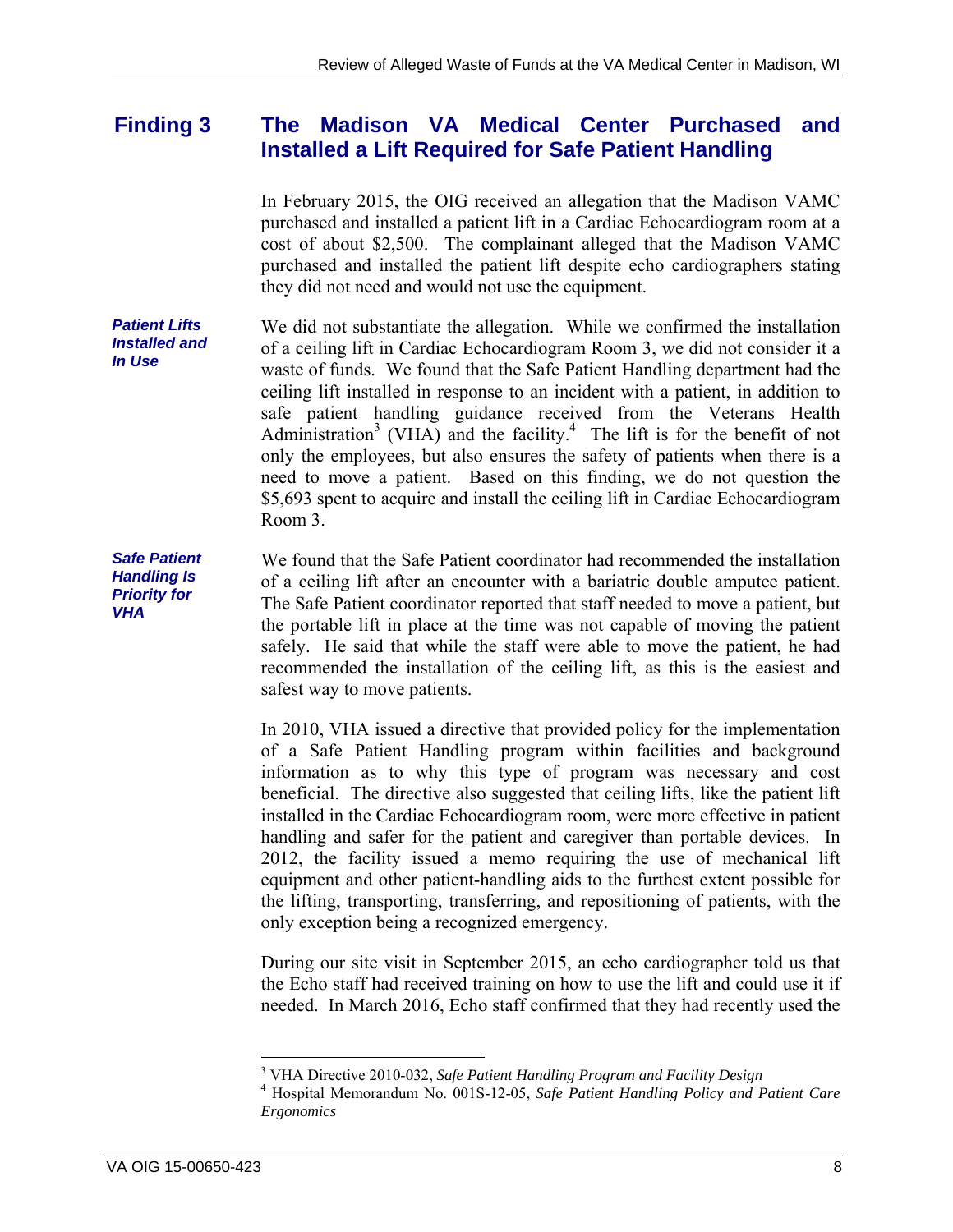lift when they encountered a patient who required the use of the ceiling lift in order to perform a procedure.

*Conclusion*  We did not substantiate the allegation. We found there to be a valid purpose for the installation of the ceiling lift. Therefore, we did not consider the \$5,693 spent to acquire and install the lift to be a waste of funds and thus offer no recommendations.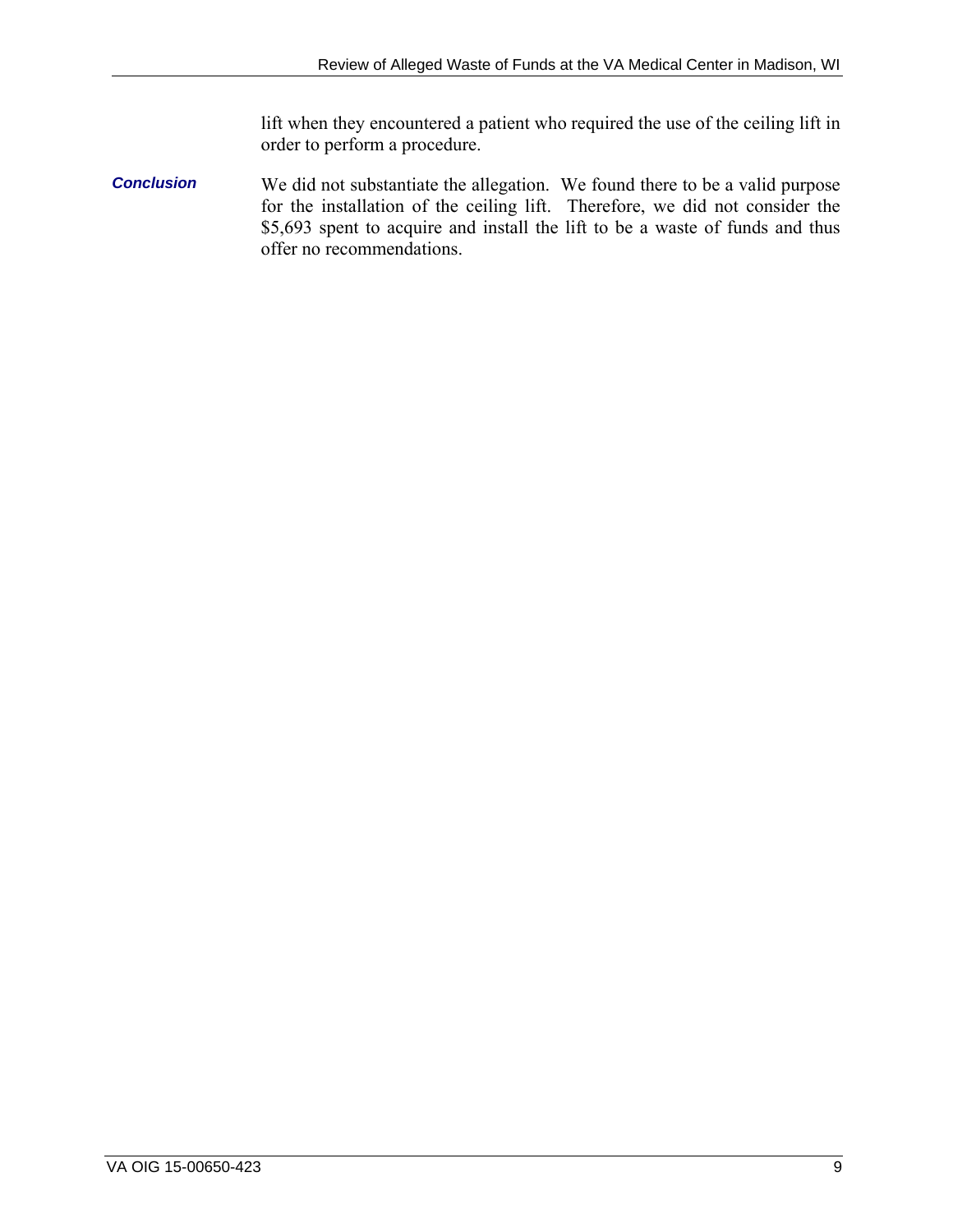#### <span id="page-13-0"></span>**Appendix A Scope and Methodology**

*Scope*  We conducted our review from September 2015 through August 2016. Our review focused on the acquisition and use of a laser lead extractor, two robots, and a patient lift installed in Cardiac Echocardiogram Room 3.

- *Methodology*  We conducted a site visit in September 2015 at the William S. Middleton Memorial Veterans Hospital, located in Madison, WI, and conducted interviews with facility management and staff involved with the acquisitions. We also interviewed a representative from the VA's Great Lakes Acquisition Center. We reviewed applicable acquisition regulations, local equipment acquisition policies, as well as national and local policies for safe patient handling. We obtained and reviewed documentation used to support the justification to acquire the items mentioned in the allegation.
- *Data Reliability*  We used computer-processed data obtained from facility officials to determine the cost of the laser lead extractor, the robots, and the patient lift. To assess the reliability of the data obtained, we compared the data provided to purchase orders and invoices received by the Madison VAMC to ensure the cost information was accurate. We concluded the data we obtained were sufficiently reliable for the purposes of this review.
- *Government Standards*  We conducted this review in accordance with the Council of the Inspectors General on Integrity and Efficiency's *Quality Standards for Inspection and Evaluation*.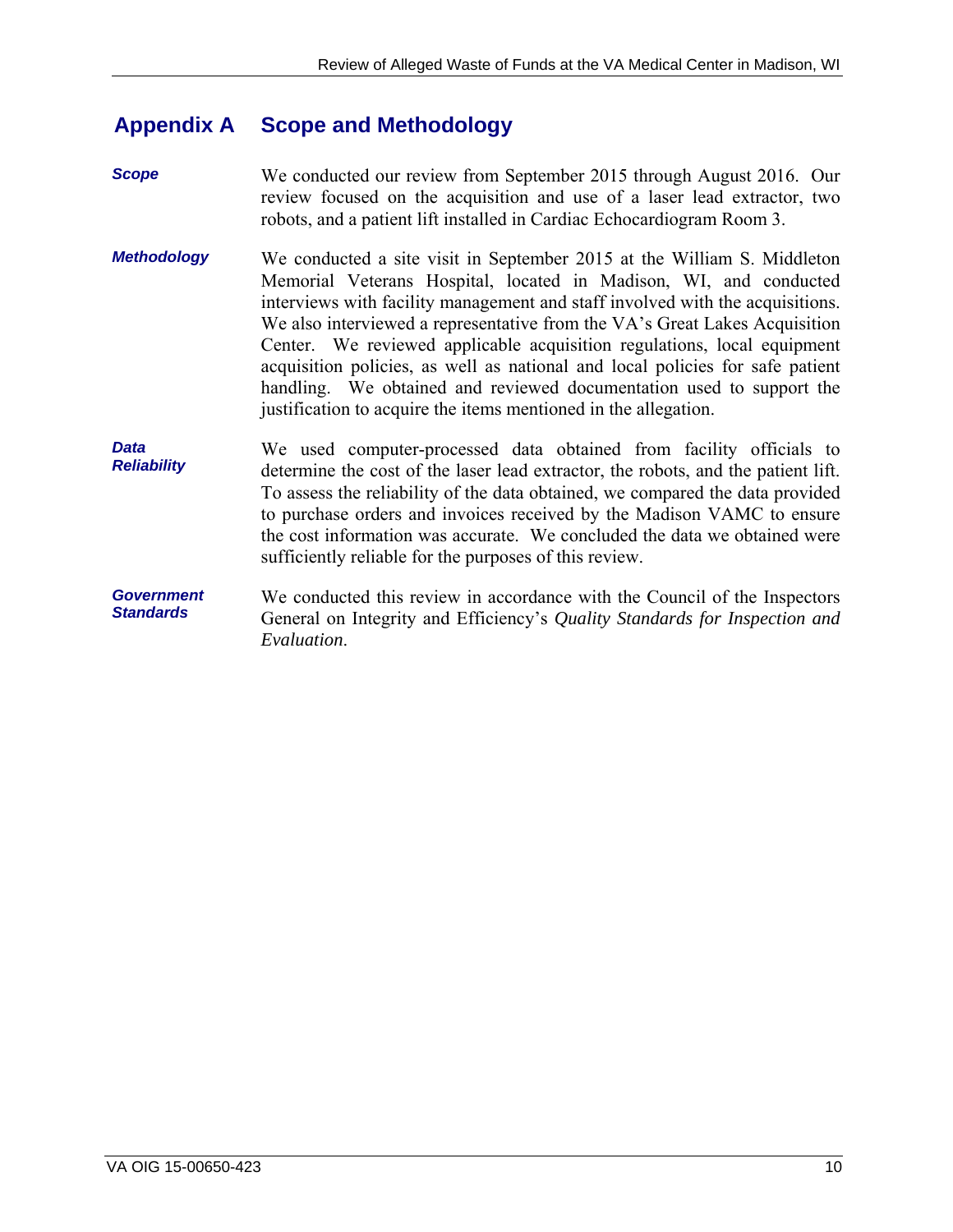# <span id="page-14-0"></span>**Appendix B Potential Monetary Benefits**

| <b>Recommendation</b> | <b>Explanation of Benefits</b>                                                                    | <b>Better Use</b><br>of Funds | <b>Questioned</b><br><b>Costs</b> |
|-----------------------|---------------------------------------------------------------------------------------------------|-------------------------------|-----------------------------------|
| 1                     | Costs associated with<br>unused laser lead extractor                                              | \$98,809                      | \$0                               |
| 1                     | Costs associated with<br>robots that were unable to<br>operate effectively within<br>the hospital | $$310,962^5$                  | \$0                               |
|                       | <b>Total</b>                                                                                      | \$409,771                     | \$0                               |

<sup>&</sup>lt;sup>5</sup> To calculate this amount, we started with the total cost of the robots (\$312,899) and subtracted the amount received when they were sold at auction (\$1,937).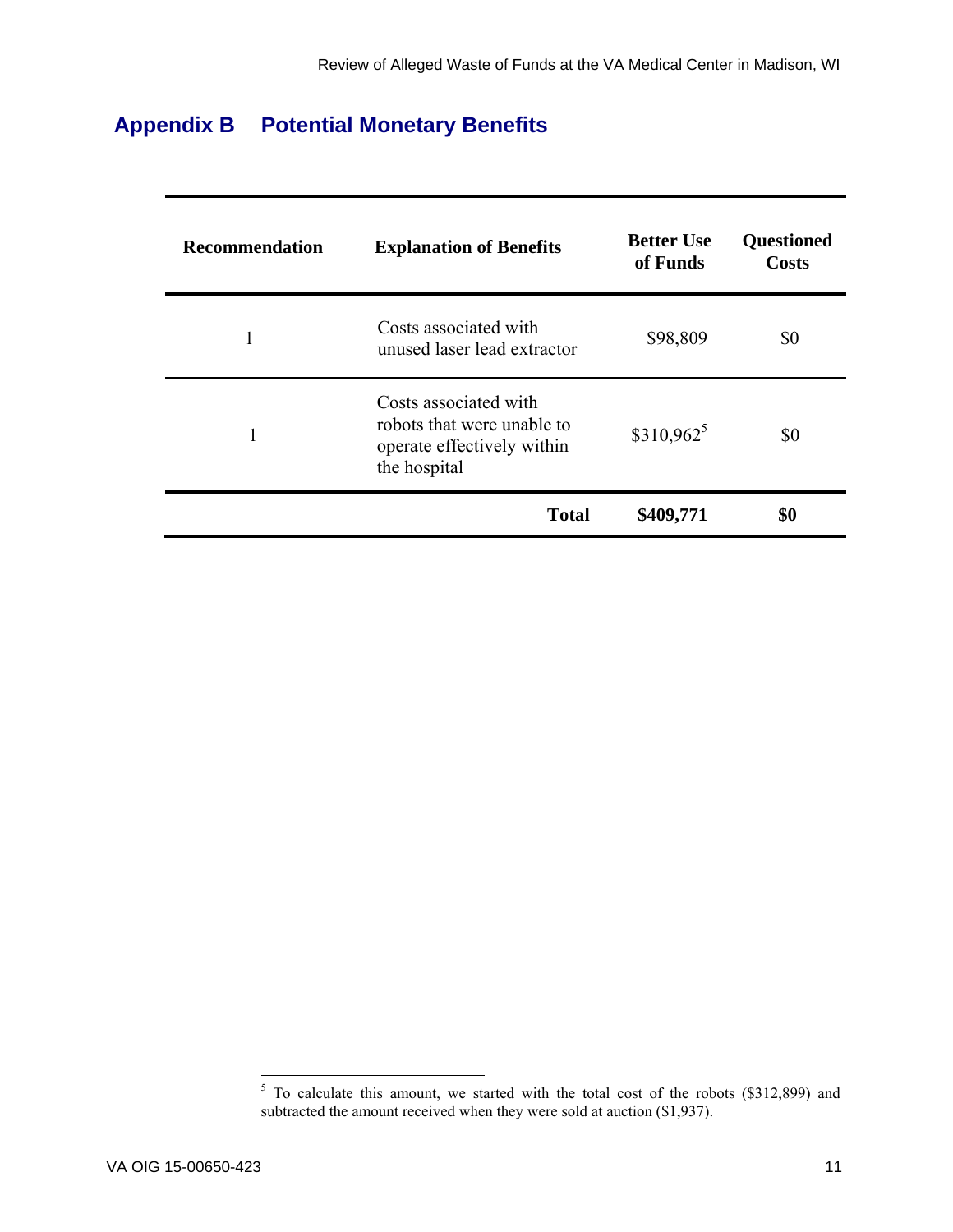# <span id="page-15-0"></span>**Appendix C Management Comments**

|       | <b>Department of</b><br><b>Memorandum</b><br><b>Veterans Affairs</b>                                                                                                                                                                                                                                                                                                                                                                                                                                         |
|-------|--------------------------------------------------------------------------------------------------------------------------------------------------------------------------------------------------------------------------------------------------------------------------------------------------------------------------------------------------------------------------------------------------------------------------------------------------------------------------------------------------------------|
| Date: | August 26, 2016                                                                                                                                                                                                                                                                                                                                                                                                                                                                                              |
| From: | Acting Director, VA Great Lakes Health Care System (10N12)                                                                                                                                                                                                                                                                                                                                                                                                                                                   |
| Subj: | Draft Report, Review of Alleged Waste of Funds at the Madison VA Medical Center<br>(Project Number 2015-00650-R1-0280)                                                                                                                                                                                                                                                                                                                                                                                       |
| To:   | Assistant Inspector General for Audits and Evaluations (52)                                                                                                                                                                                                                                                                                                                                                                                                                                                  |
|       | 1. Thank you for the opportunity to review the OIG draft report, Alleged Waste of<br>Funds at the Madison VA Medical Center. I have reviewed the document and<br>concur with the response as submitted.                                                                                                                                                                                                                                                                                                      |
|       | 2. The attachment contains the VISN 12 action plan for addressing the<br>recommendations.                                                                                                                                                                                                                                                                                                                                                                                                                    |
|       | 3. The physical structure of the Madison VA Hospital did not prohibit the appropriate<br>use of these robots, as stated in the report. Madison did conduct a fifteen month<br>trial period to implement a new technology to possibly increase operational<br>efficiency; however this trial did not demonstrate the desired outcome. In this case,<br>when it became apparent it was not going to be as successful as originally planned,<br>the appropriate mechanism was utilized to excess the equipment. |
|       | 4. If you have any questions, please contact Joe Zimmerman, VISN 12 Strategic<br>Planner at 708-492-3923                                                                                                                                                                                                                                                                                                                                                                                                     |
|       | (original signed by:)                                                                                                                                                                                                                                                                                                                                                                                                                                                                                        |
|       | RENEE OSHINSKI<br>Acting, Network Director                                                                                                                                                                                                                                                                                                                                                                                                                                                                   |
|       | Attachment                                                                                                                                                                                                                                                                                                                                                                                                                                                                                                   |
|       |                                                                                                                                                                                                                                                                                                                                                                                                                                                                                                              |
|       |                                                                                                                                                                                                                                                                                                                                                                                                                                                                                                              |
|       |                                                                                                                                                                                                                                                                                                                                                                                                                                                                                                              |
|       |                                                                                                                                                                                                                                                                                                                                                                                                                                                                                                              |
|       |                                                                                                                                                                                                                                                                                                                                                                                                                                                                                                              |
|       |                                                                                                                                                                                                                                                                                                                                                                                                                                                                                                              |
|       |                                                                                                                                                                                                                                                                                                                                                                                                                                                                                                              |
|       |                                                                                                                                                                                                                                                                                                                                                                                                                                                                                                              |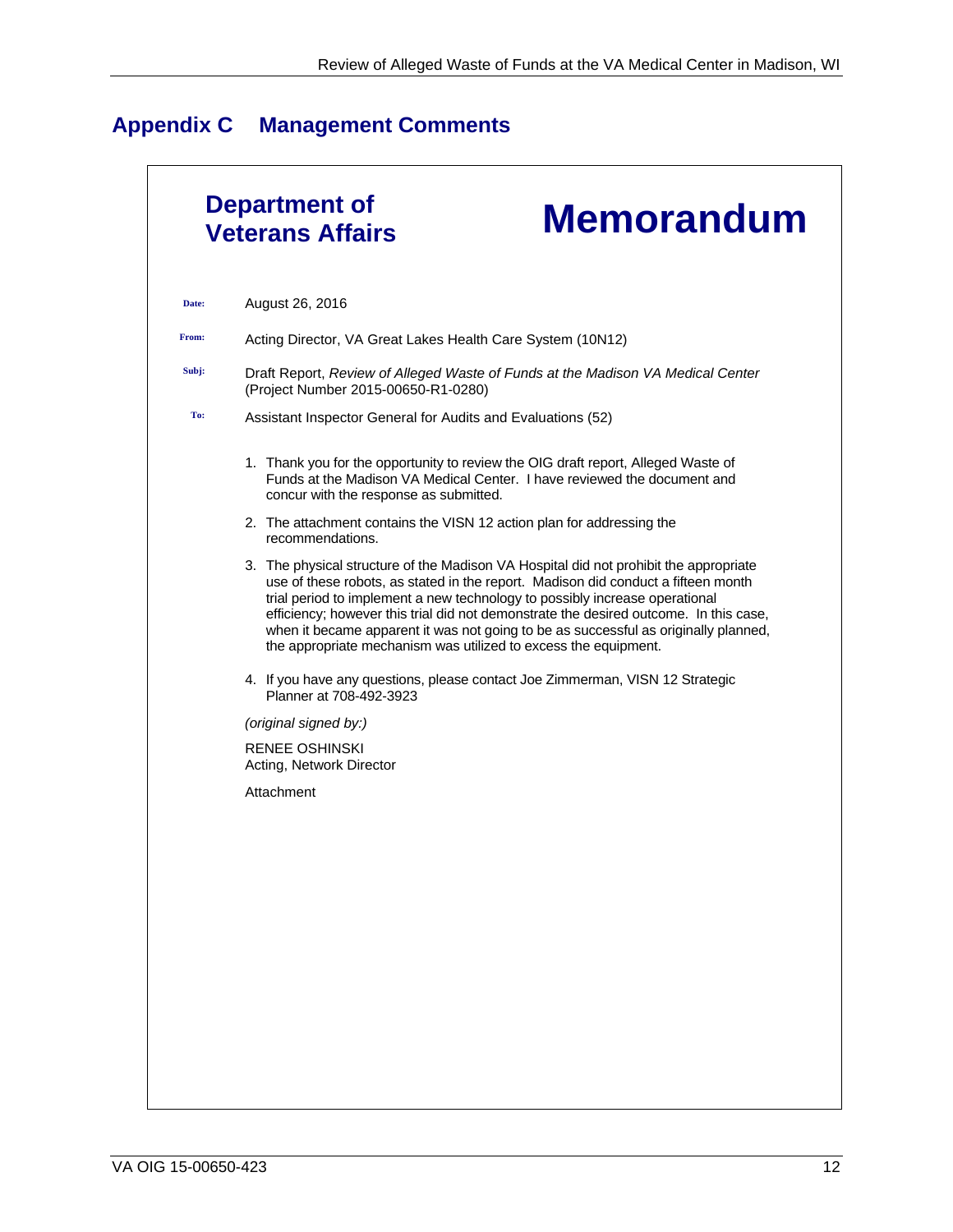**Attachment** 

#### **Recommendations**

1. We recommended the Veterans Integrated Service Network 12 Director ensure management at the William S. Middleton Veterans Hospital complies with the facility policy requiring all equipment requests contain sufficient and accurate information to justify the acquisition request.

#### Concur/Non Concur

Target date for completion: December 31, 2016

Response: The Director of the William S. Middleton Memorial Veterans Hospital will ensure the local Equipment Committee minutes are submitted to the VISN 12 Capital Asset Manager (CAM) after each meeting, to include the justification section for approved equipment acquisitions. The VISN 12 CAM will coordinate a VISN evaluation of Equipment Committee minutes to assure purchase decisions are based on acquisition criteria and projected utilization in accordance with facility policy during 1<sup>st</sup> qtr FY 17. This evaluation will be shared with the Network Director.

2. We recommended the Veterans Integrated Service Network 12 Director ensure all laser lead extractors within the Veterans Integrated Service Network are being utilized to the extent possible.

#### Concur/Non Concur

Target date for completion: Completed August 23, 2016

Response: VISN 12 conducted a review of all laser lead extractor acquisitions. The Zablocki VAMC acquired a laser lead in 2005 and has consistently been using the equipment. Hines VAH began a lease for a laser lead extractor in 2013 and has been consistently utilizing the equipment since then. Both Hines and Zablocki had the acquisition proposals go through their respective equipment committees that evaluated space, staffing and projected workload.

> *For accessibility, the format of the original documents in this appendix has been modified to fit in this document.*

*OIG Note: The attachment to this attached memo was not included with documents received from the OALC.*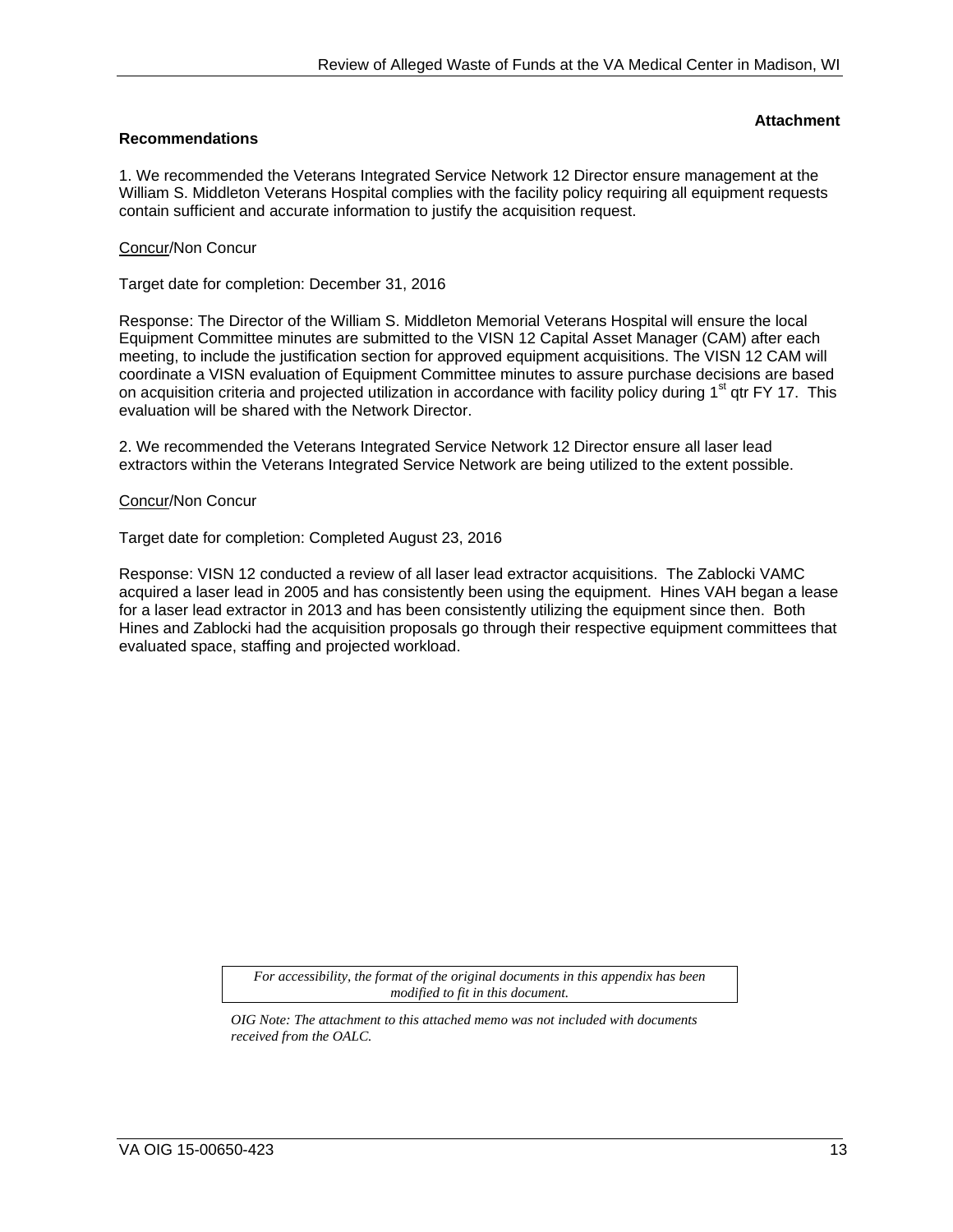# <span id="page-17-0"></span>**Appendix D OIG Contact and Staff Acknowledgments**

| Contact         | For more information about this report, please<br>contact the Office of Inspector General at<br>$(202)$ 461-4720. |
|-----------------|-------------------------------------------------------------------------------------------------------------------|
| Acknowledgments | Nick Dahl, Director<br>Michael Cannata<br>Ronald Comtois<br>Zachery Jensen                                        |